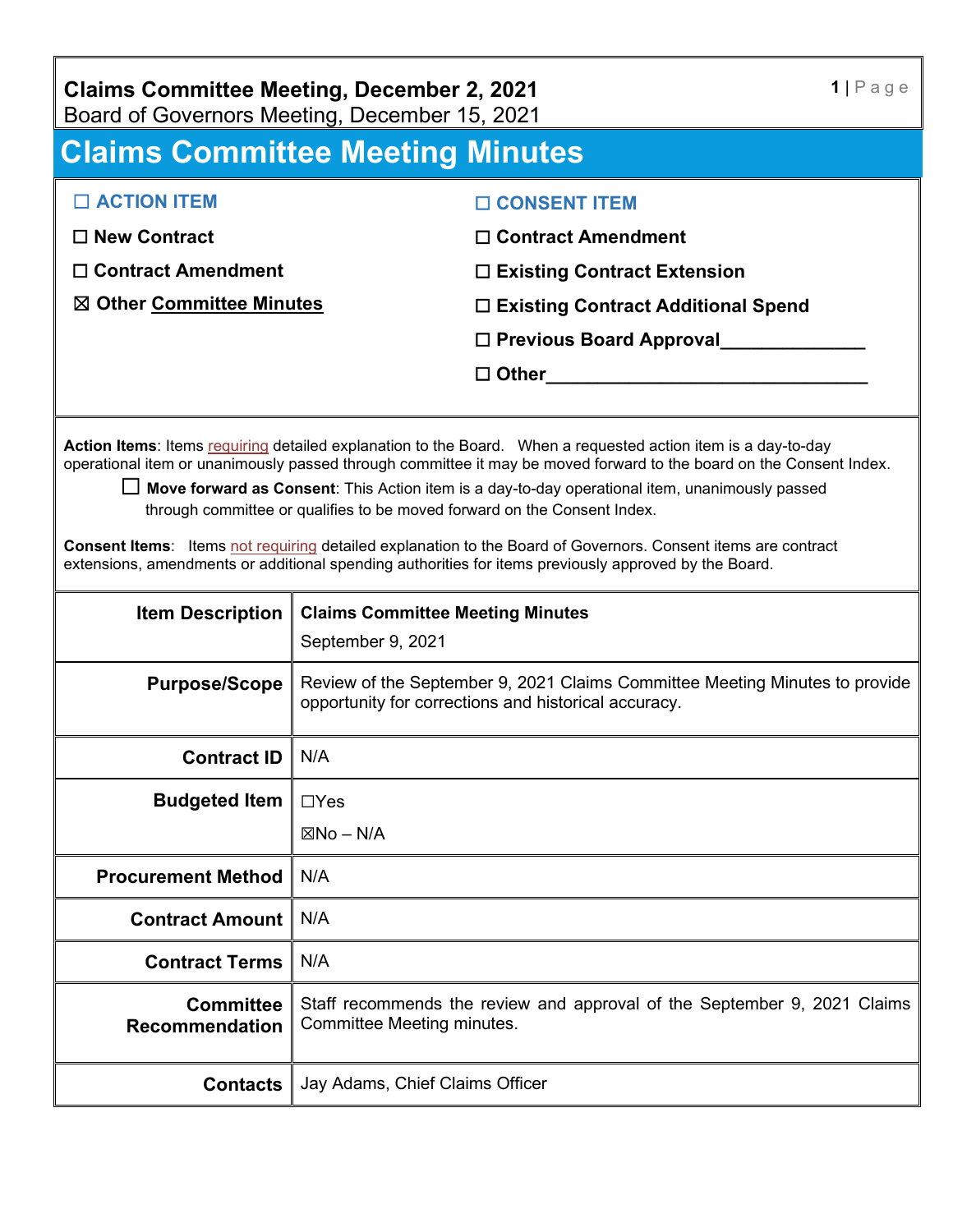#### **CITIZENS PROPERTY INSURANCE CORPORATION**

# **MINUTES OF THE CLAIMS COMMITTEE MEETING Thursday, September 9, 2021**

The Claims Committee of Citizens Property Insurance Corporation (Citizens) convened on Thursday, September 9, 2021, at 1:00 p.m. Eastern.

## **The following members of the Claims Committee were present:**

Scott Thomas, Chairman Jillian Hasner Reynolds Henderson Jon Palmquist Jay Adams

## **1. Approval of Prior Meeting's Minutes (June 30, 2021)**

**Chairman Thomas:** Thank you very much, then we'll call this meeting to order and get going to work through our agenda. I think it is pretty straightforward. Thanks to all the Members who are here today, thank you to Staff, and welcome if anyone is here as part of the public.

We will get started with the approval of our prior committee meeting's minutes from June 30, and the minutes are included in the materials. Unless there are no questions or corrections, I'll entertain a motion to approve.

# **A motion was made by Governor Henderson and seconded by Mr. Palmquist to approve the June 30, 2021 minutes. All were in favor. Motion carried.**

#### **2. Approval of Claims Committee Charter**

**Chairman Thomas:** This is the Charter that sets forth basically what our duties and charge here is at the Claims Committee meeting. The Charter to be approved is included within the Minutes. I don't know if Jay had any comments on it, or if there any questions on it, or how we want to proceed with that.

**Jay Adams:** Staff had no recommendations for change. This is something that the Charter says needs to be done on an annual basis, to have the Committee reapprove it. We present that and give it to you to see if there are any changes or updates you'd like to make to it. Staff has made no recommendations at this point.

**Chairman Thomas:** Perfect, thanks. I'll take any comments or questions from anyone on the Committee, but otherwise I will entertain a motion to approve the Claims Committee Charter.

**A motion was made by Governor Henderson and seconded by Mr. Palmquist to approve the Claims Committee Charter. All were in favor. Motion carried.** 

## **3. Strategic Update**

**Jay Adams:** I would like to start my Strategic Update today by covering Citizen's progress with the implementation of Senate Bill 76. As a reminder, Senate Bill 76 went into effect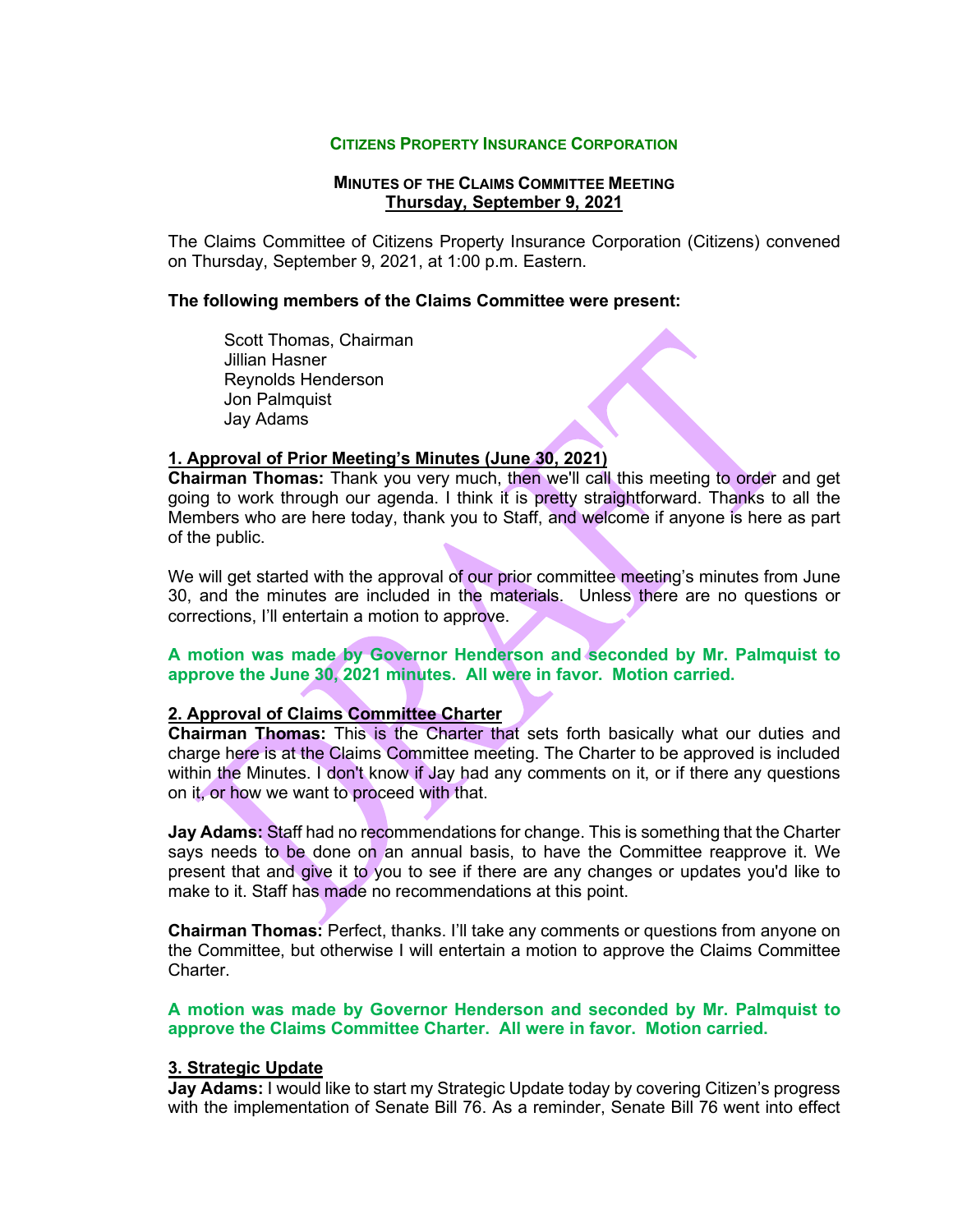on July 1, 2021, and it has had a significant impact on claims with respects to the section of the bill that includes the pre-suit notice requirements. We were successful in implementing the system requirements needed to manage the overall pre-suit notice workflow and the reporting requirements to track the overall results of the Bill by the effective date of July 1. We were able to hire an Assistant Director to provide oversight to the team and we've hired one Manager and five Adjusters. We are attempting to hire a second Manager and seven additional Adjusters needed to handle the volume of the presuit notices. Citizens has received on average about 900 new lawsuits per month, for the first half of 2021. We anticipate that the volume of the pre-suit notices will increase to this level in the near future. As per the bill of requirements, a Citizens' policy must either be written as new business or renew on or after July 1, 2021, which was the effective date of the new bill for the pre-suit notice process to be required. Citizens is receiving a great number of pre-suit notices that are premature based on Senate Bill 76. However, we are handling these as requests by the Plaintiffs as attempts to resolve these claims prior to any suits being filed. The Bill allows for direct negotiation with the Plaintiff, invoking the appraisal clause within the policy, or continuing to hold on the original claims adjusting decision. As of August 30, 2021, Citizens had received 362 pre-suit notices with the following outcomes. 65 of the claims are still in process and there are being actively worked by the pre-suit notice unit team. Two claims were resolved by accepting the demand of the Plaintiff. Two claims are resolved by negotiating for an agreed settlement. 28 claims have been moved into the Appraisal process, which leaves the balance, and those were all denied claims by the original claims handling adjuster. And to date, those denials have been upheld by the pre-suit notice team. To date, Citizens has received in excess of 70% of all pre-suit notices on previously denied claims.

The pre-suit notice team reviews the applicable policy language against the adjusted claim and any new information received to determine if the denial is appropriate before responding.

The next update I like to briefly discuss is the E&Y action Plan status. As a reminder, the Board of Governors approved the E&Y action plan at the March 2021 Board of Governors meeting. For my update today, we will take our E&Y Action Plan and divided into two sections, one for actions that do not involve system changes and combine all remaining actions into the system changes themselves. For the non system changes we have had 14 action items and the status of these are as follows. We have five of those that are still in progress. We have eight that had been completed. We have one of those that are currently on hold. For the system changes we have 14 action items. The solicitation for the new matter management system was released on March 15, 2021. And those responses were due back May 10, 2021. Nine vendors responded, with negotiations beginning on June 9, 2021 and they are set to conclude by October 21, 2021. It is Claims' plan to bring the awarded vendor to the December Claims Committee and to the Board of Governors meeting for final approval. And I would like to thank you, Chairman for the opportunity to present, and that would conclude my presentation for today.

**Citizens Property Insurance Corporation** *Claims Committee* 2 September 9, 2021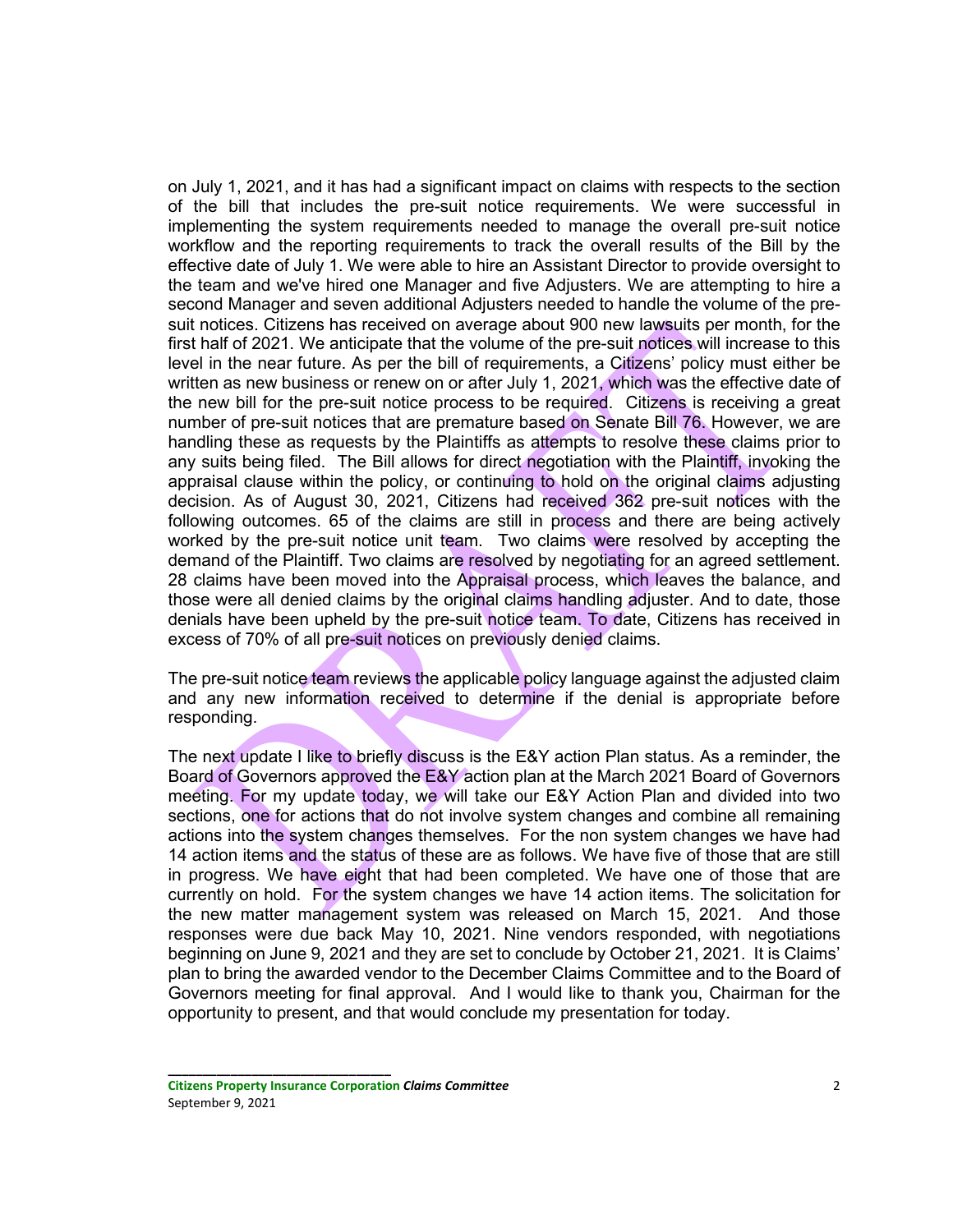**Chairman Thomas:** Thank you very much, Mr. Adams any questions or follow up for Jay on his report from members of the Committee. I do not see any, so we are going to move on to the next item.

**Jay Adams:** Thank you.

**Chairman Thomas:** Thank you, I appreciate it.

## **4. Non-Litigated Claims Update**

**Craig Sakraida:** Thank you, Chairman Thomas and Committee members. I want to give a brief update on several items in the non-litigated claims arena. First, I am going to touch on a couple of catastrophes that we've had this year that we've responded to. The first one being Tropical Storm Elsa back around the fourth of July. A small event utilizing existing resources to handle claims on a task model. They are mainly low severity claims involving roof leaks, with some isolated tree damage just with the amount of rain we've received in Florida. As of August 30, we've received 405 claims, with about 50% of them being from the Hillsborough, Fernando, Pasco, Pinellas area.

Next slide please. Tropical Storm Fred, another small event, where we utilized existing resources. Once again, low severity claims, mainly roof leaks with the storm. 93 Residential claims and one Commercial claim reported as of August 3. About 35% of the claims are from the Tampa Bay area and 23% from the Panhandle Big Bend region.

I wanted to briefly touch on the Champlain Towers tragedy. We worked with several different departments in our company with a customer outreach that started the day of the tragedy once a unit owner policy was identified. Our Customer Care team worked with policyholders' family members and Agents to assist those folks in filing claims. We paid applicable limits for coverage promptly and we still have a staff Large Loss Adjuster that handled the claim that's available for any questions from the policyholders or their representatives, as we move forward in this.

Next slide. One thing that continues to trend on an upward basis is our non-weather water claims, and you can see in this graph over the past year from July 2020 to July 2021 our non-weather water claims are on the increase. They increase 18% from July 2020 to July 2021, from 1,173 to 1,389. And last month, they increase to 1,433.

Next slide please. A couple things about our Managed Repair Program. We have had an increased acceptance rate for up to 80% for the Emergency Water Removal Services and 21% for participation in the full MRP Program. We've reinforced training with Adjusters with a formal program of presenting MRP, which helps them to explain the process to the policyholder or their representative more completely. We've done a lot more training with the onboarding of the new Adjusters, doing that on a quarterly basis and following up more frequently with the Firms. We've had a Contractor Connection town hall with the actual contractors to have them assist us in the program, and we've got a new MRP participation

**Citizens Property Insurance Corporation** *Claims Committee* 3 September 9, 2021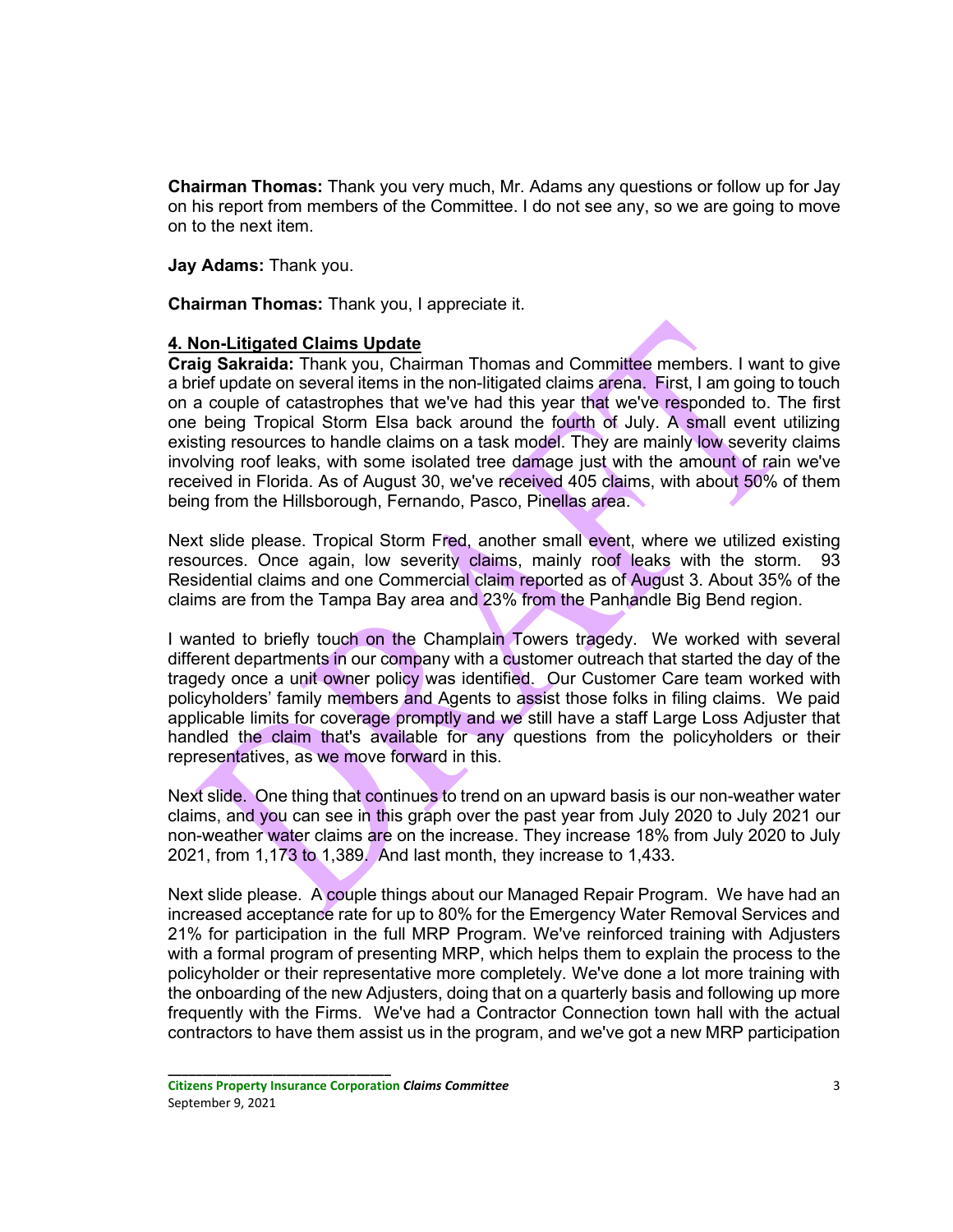dashboard which allows us to really focus on where we can increase the sales of the Program.

And then the last thing, I always mentioned this, we're ready. We have a great communication strategy with email, social media, as well as a dynamic CAT plan. Chairman that is my update and I will gladly entertain any questions or comments.

**Chairman Thomas:** Thank you very much. Any questions or comments from members of the Committee?

**Jon Palmquist:** Craig you mentioned a 18% increase of non weather water claims. Do you have a feeling for what's driving that?

**Craig Sakraida:** Well, I think there's a lot of drivers. A lot of these are manufactured water claims. Naturally our PIF count is increasing, so there is a correlation with that. And you know really, it's just a trend that we've seen over time that they keep increasing and as our PIF increases that that will increase also. You know, we keep an eye on it. We have a lot of staff dedicated to it, and I think there's a lot of factors that play into the increase in those claims being filed.

**Jon Palmquist:** All right, thank you.

**Chairman Thomas:** Anything else from members of the Committee. All right, Craig, I appreciate it. Thanks for the report.

**Craig Sakraida:** Thank you.

# **5. Litigated Claims Update**

**Elaina Paskalakis:** Thank you, good afternoon, Chairman and Committee members. I'm going to have a rather brief update today as the information I'm going to provide is essentially largely unchanged from our last meeting. The update that I'm providing is on litigation through the end of July this year. As Jay had mentioned before in his opening statement, the average number of new lawsuits per month is right around 905 new lawsuits per month, which is a 54% increase compared to this time last year. That's consistent with my last report as well. The overall driver behind that is also what we're seeing with claims, which is the increase in the policy count. 99% of the new lawsuits involve Residential claims. Less than 2% involve Commercial or Liability claims. In terms of where the lawsuits are coming from, we continue with the Tri-County area, accounting for 85% of the new lawsuits. We are seeing that slightly trend down and it's not in raw numbers but in distribution, because we are seeing a slow creep up in new lawsuits from what we call the Central West region, which is largely the Tampa area and surrounding areas and counties around there. Catastrophe claims continue to be the leading cause of loss for new lawsuits, accounting for 53% of all the new lawsuits. AOB claims are 27% which is consistent with what we saw in 2020 and we think that it will level off after the impact of

**Citizens Property Insurance Corporation** *Claims Committee* 4 September 9, 2021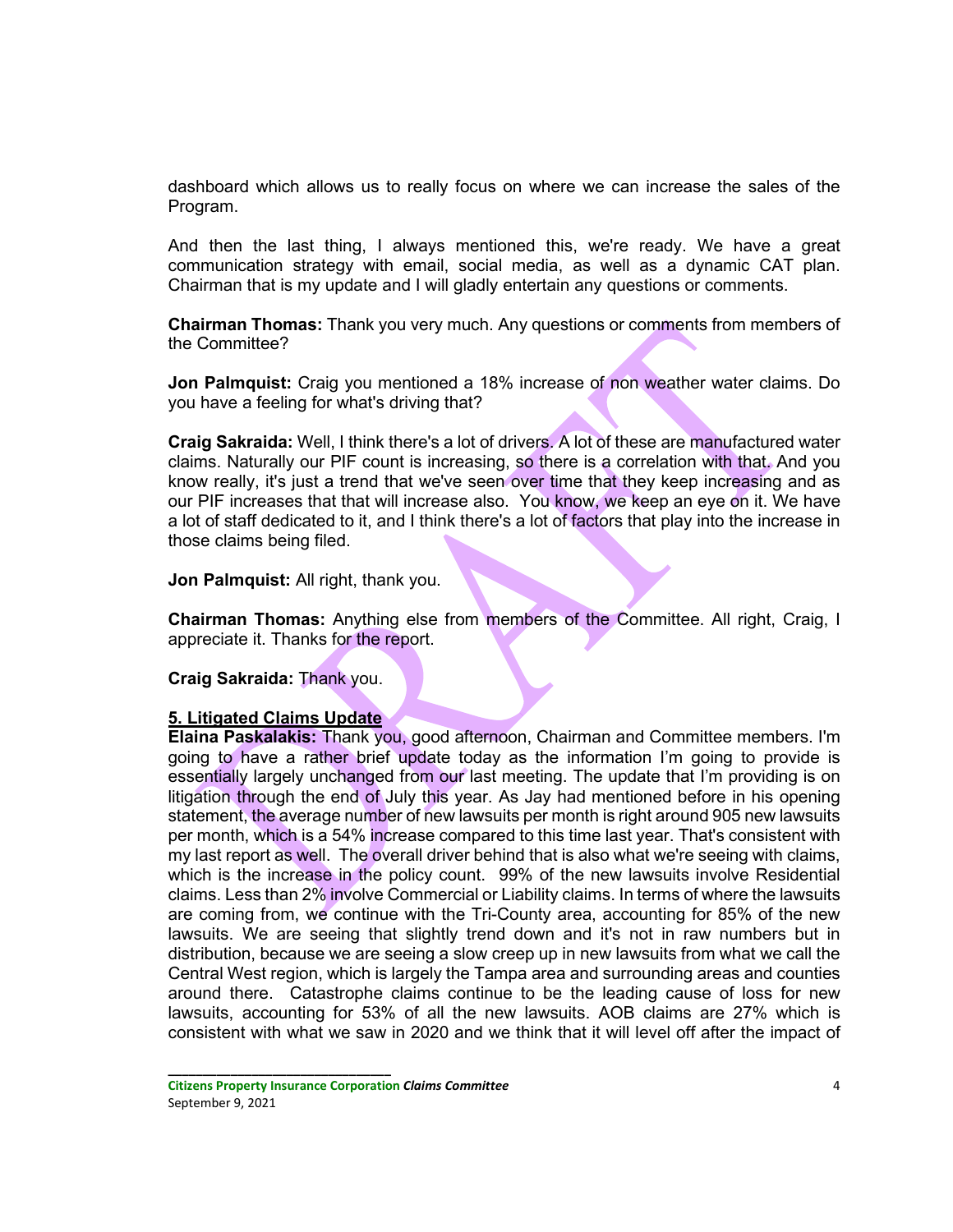the Statute. We think now that we've leveled off to this percentage and distribution of new suits. We did see almost a 15% to 20% decrease in AOB lawsuits from the impact of the Statute, but now like I say since 2020 it's been around this level. And then non-weather water claims account for about 23% of the new lawsuits, which is a little down about 7% as compared to 2020. But again, that's distribution not raw numbers and I think it's because we see the uptick in continued CAT claims. In 57% of the new lawsuits the insured was represented at the time they first reported the claim to Citizens. There was no dispute on the claim's adjustment prior to lawsuit in 39%, which is trending down. So, what that really means is we're starting to see that our insureds are communicating with us more prior to filing a lawsuit, not just we just we adjust the claim, we think everything's fine, we say tell us if there's an issue, we don't hear from them, and the next thing we see is a lawsuit. So, we're starting to get more communication.

In terms of timing of the lawsuits 41% of the new suits were served within six months of them first reporting the claim to Citizens. So, we're starting to see a trend that we're getting the lawsuits sooner. That was something that, historically, we would see lawsuits coming in much sooner after a CAT event than non-CAT events. Now we're seeing across the board that lawsuits are coming in a bit sooner than usual. In terms of our pending volume, we have just over 15,700 pending lawsuits. That's a 34% increase, and I think as compared to last year and I think that can be attributed not only to the increasing PIF but also keep in mind the COVID effect on the court system in which essentially the courts were shut down for over a year. We have started back to getting to trials and moving cases through it in that regard, but the courts were essentially shut down and so that drove our pending up a bit.

In terms of the distribution of the claims in the pending volume, catastrophe claims continue to be the leading cause of loss at 52%. AOB claims are down 4% to 27% and non-weather water claims are down 4% to 25% of the pending volume. And then the last thing I want to address is in terms of the subrogation and recovery results, I believe the addendum is in your packet behind tab Seven. Through the end of July, the Subrogation Recovery team has recovered in excess of \$1.2 million and over \$100,000 of those accounts for refunds that have been refunded to our policyholders. So with that, that concludes my presentation for today and I am happy to take any questions you may have.

**Chairman Thomas:** Thank you, Elaina. I have a quick question. How long is it going to be, a year or so, before we have a sufficient data set to really evaluate what the long-term effect of Senate Bill 76 is on our claims experience?

**Elaina Paskalakis:** I honestly believe it's going to be two to three years. I mean we'll start to have more certainly into 2022 but, given the fact that the statute applies to those policies issued or renewed after the date, I think it's really going to take us two to three years to have to truly understand the impact in litigation. We were already tracking those of course. We are getting lawsuits that are coming in under with the premature notices that Jay referenced. Now none of those lawsuits challenge the Statute in any way. But we're

**Citizens Property Insurance Corporation** *Claims Committee* 5 September 9, 2021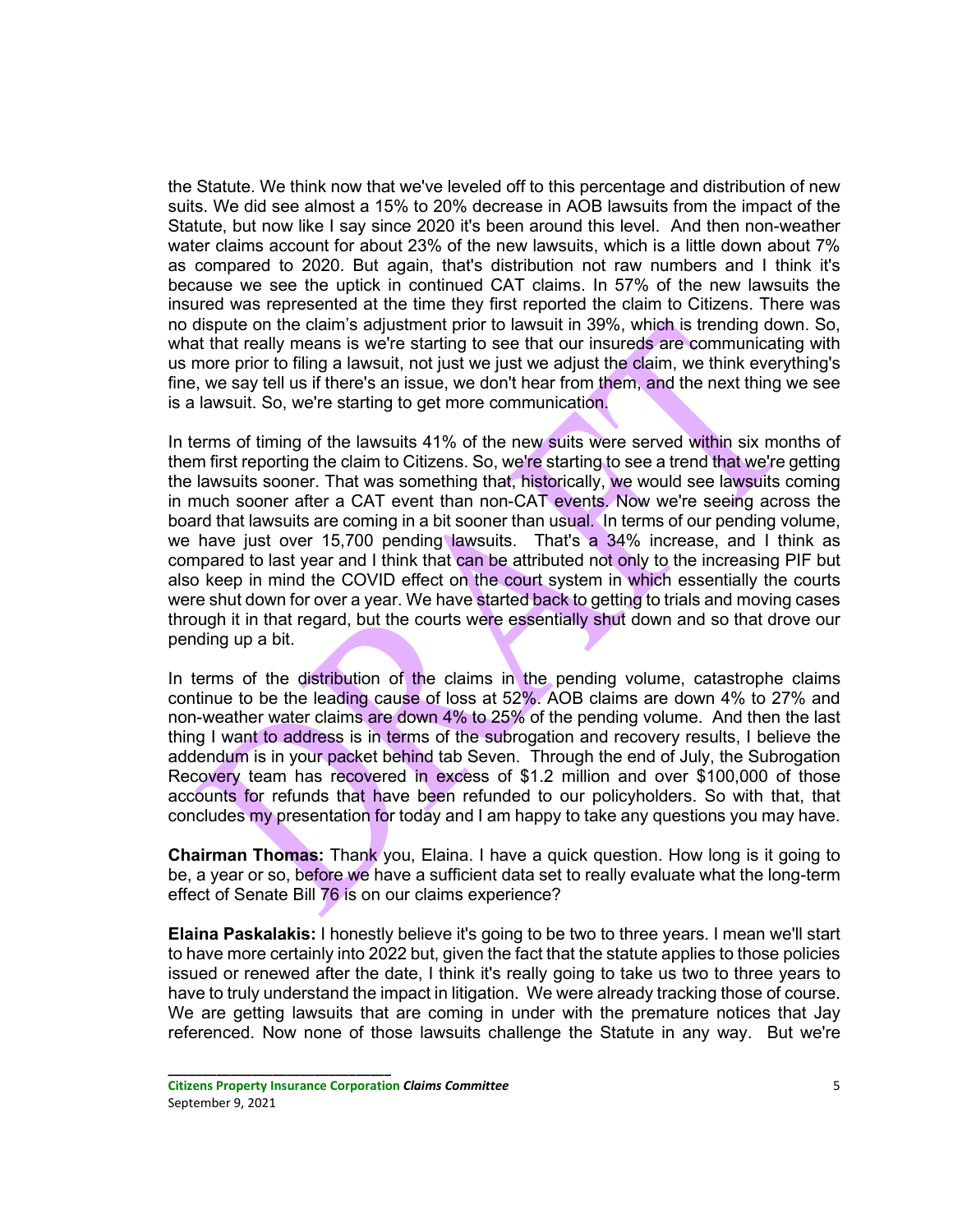tracking from there as well. Hopefully you know in the next nine to 12 months we'll start to get a really good idea and of where the challenges come, and you know start to round out what the impact of the Statute is for litigation.

**Jay Adams:** I think what's encouraging about Senate Bill 76 is that even though we're receiving premature notices we've had significant activity in that area. So, it's hopeful that you know the plaintiff attorneys are making efforts to try to settle these claims outside of litigation. We're averaging about 200 a month, thus far, and I definitely see that as an encouraging factor.

**Chairman Thomas:** What you're seeing is that the notices are not being treated as just a box to check off, but they're actually providing a forum for us to resolve these things short of case filing?

Jay Adams: So, the claims that were not previously denied, I believe we've taken some type of action to move those forward outside of litigation on 100% of them. The issue that we're having thus far is the majority of the claims that are being submitted to the pre-suit process are denials. 70% of them have been in the denial area. So at some point, that will likely change as well, and you know we're hopeful that we'll be able to have some pretty significant impact.

**Chairman Thomas:** Alright, thanks anything else from the Committee for Elaina.

**Jon Palmquist:** Do you track the reason for, for the example the cat litigation, you said its 53% of all new lawsuits. Do you track why that's in litigation? Is it scope, is it coverage?

**Elaina Paskalakis:** We do, and I don't have those figures at my fingertips, but I can certainly follow up and get them to you. But we do track that. We track not only scope, and you know kind of the big buckets, if is it a coverage denial, is it scope and pricing. We also track some more detailed granular information to truly understand what's coming.

**Jon Palmquist:** I think we've talked about in the past that you do re-inspections of your vendors on the CATs and I would be curious in if you've ever correlated the re-inspection results of your individual CAT/IA firm with the causes of litigation? Because to me the 53% seems kind of high if we don't know without understanding fully the reasons for the litigation. Have you ever looked at that at all?

**Elaina Paskalakis:** I will have to defer to Jay on that particular question.

**Jay Adams:** The first part of that is a lot of what is coming into litigation are catastrophe claims that are reported as new claims significantly after the date of loss. The Statute that we're working under right now is they had three years to report, so many of these claims are coming in significantly late, and if the insured is unable to document their loss back to the date of loss, and you know provide some type of evidence that is related to hurricane

**Citizens Property Insurance Corporation** *Claims Committee* 6 September 9, 2021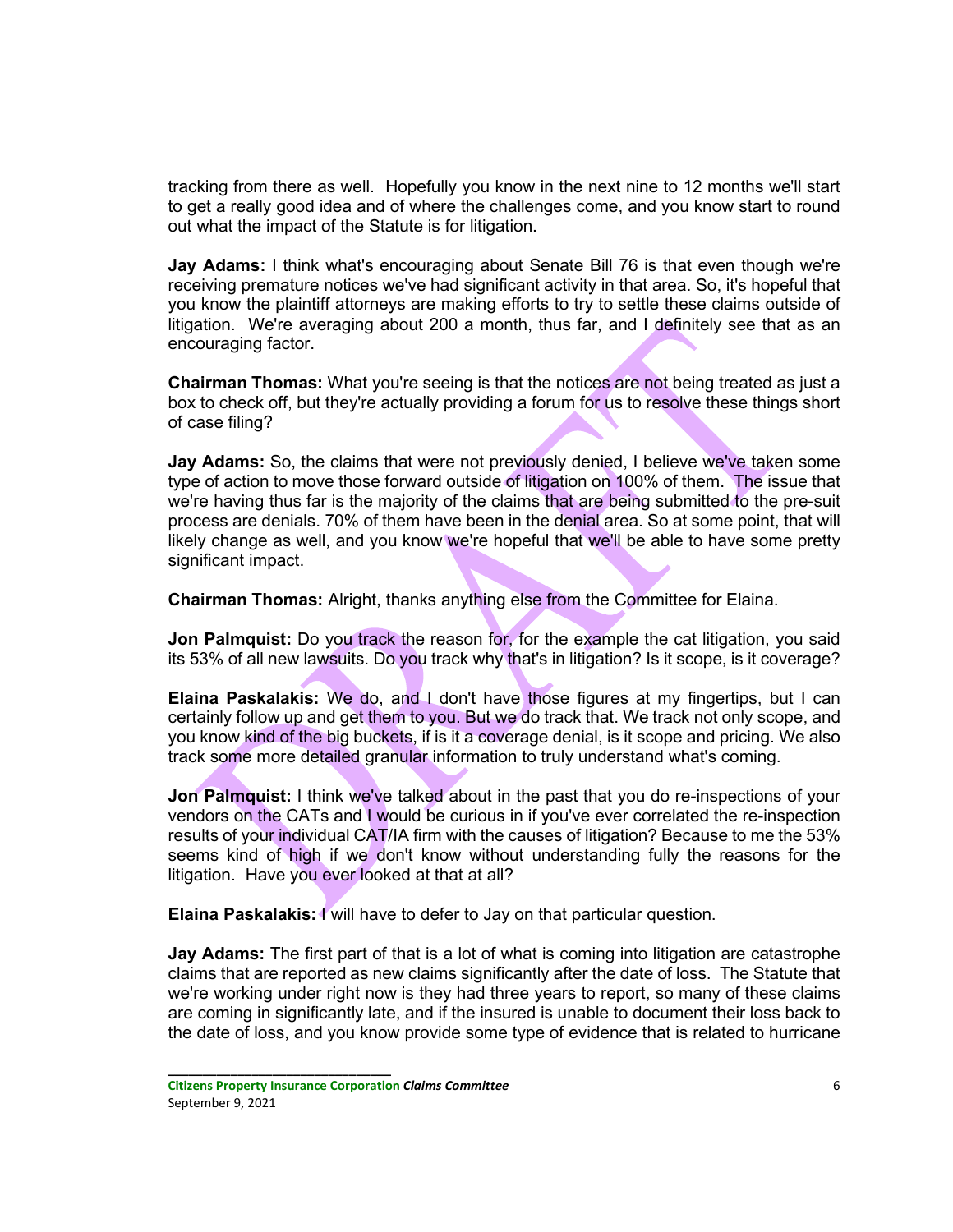damage, it's hard for Citizens to make a coverage decision. So, a lot of those come in and after our investigation is complete, we may have to issue a denial and many of those end up in litigation you know many months after the actual date of loss and many months after they've been reported to Citizens. As far as our vendors are concerned, so we do have a Quality Assurance program. We put Quality Assurance representatives in the field during the catastrophe. They're out there, they ride with these Independent Adjusters, they help train them, they're validating that they understand the best practices and our estimating guidelines. They do checks, then they go back, and they do re-inspections and make sure that that understanding is there if we run into issues with vendors. We do reach out to that vendor and either have those adjusters removed or have that adjusting firm go and do the necessary training to bring that adjuster up to speed. One major thing that we do in our catastrophe response is we try to provide significant information to the policyholder that when you submit your claim your claim is not complete. So we go out there, following the event we do our inspection, we have a 90 day statute, we have to meet by OIR standards once that inspection is complete, it could be 3, 6, 9 months before the contractor ever shows up to provide an estimate of the work. If the contractor does and the estimate is significantly different, it could be pricing issues, so the further we get away from the storm when we wrote the original estimate the price of goods and materials and labor typically go up. And what we try to do is advise our insured that that is likely to happen. We keep a team on board to handle reopen claims under this situation specifically for many years, post the event. And the idea is, we would like the customer to reach back out to Citizens because we're going to do everything we can to renegotiate what was paid on that claim, we will re-price the estimate using current pricing data and if our estimate is inaccurate, we will make whatever changes necessary so that we can settle that claim again with the insured and until all repairs are completed we again ask the policyholder to continue to reach out to Citizens for negotiation.

**Jon Palmquist:** Ok, thank you for the for the very thoughtful response. I appreciate it.

**Jay Adams:** Thank you.

**Chairman Thomas:** Perfect. Thank you,

# **6. Vendor Update**

**Chairman Thomas:** Well, now move on to a vendor update from Greg Rowe which involves what, at least in the title at least, sounds the most interesting thing on the agenda, the Geospatial Insurance Consortium.

**Greg Rowe:** Thank you Mr. Chairman and Committee members. It is certainly a mouthful, but for this action item Citizens is seeking approval to contract with the aforementioned National Insurance Crime Bureau, known as the NICB, for membership into their Geospatial Insurance Consortium Program, known as the GIC. So, I'll refer to those as I go through this action item. But this membership is necessary as the utilization of the pre and post event aerial imagery provided by the GIC has become a critical component of

**Citizens Property Insurance Corporation** *Claims Committee* 7 September 9, 2021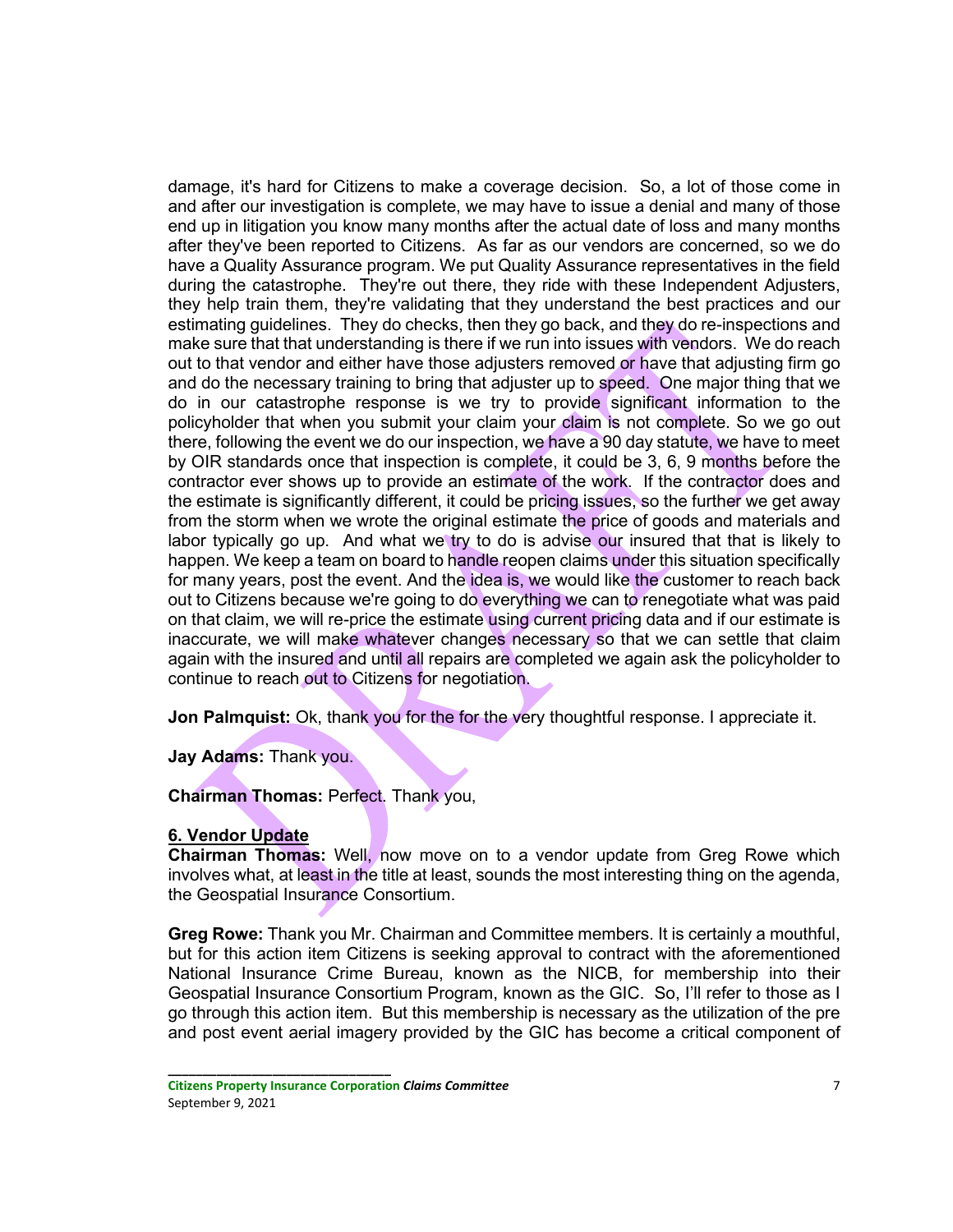our catastrophe response plan. And, just to give you a brief history, Citizens has been a member of the NICB since the late 2000s and the imagery that they provide is critical in assessing and responding to damages caused by a hurricane, which is again critical to provide the level of service to our policyholders that they expect and deserve. So beginning in 2017 this post event imagery was provided on a temporary basis, and was extremely beneficial in helping Citizens expedite claims payments to impacted policyholders, as we could have an aerial view of what the property looked like immediately after the event. Additionally, the date stamps on these images have been critical to Joe Theobald and our SIU department as in the detection and investigation of fraud and especially with those claims that are reported months and even years after a storm event. So, we first upgraded to a paid and contractual GIC membership in April 2019 as we needed to have continued access to the imagery and aside from that archive access which we can look back at, this membership also includes future post event imagery and allows us to influence the timing and focus of any aerial imagery collection flight plans after the event. So, it gives us the ability to discuss with the GIC our policies in force and where we would like them to fly, if at all possible. So that current membership we have with them expires at the end of this year on December 31, 2021. On July 21, 2021 Citizens posted a public notice of the single source purchase and provided an opportunity for any vendor inquiry or comment. We had no public comment or vendor inquiry after that time and, secondly, it was posted on our external Citizens website and the State of Florida's vendor bid system, the VBS, for the 15 day statute statutory posting period. After a notice of award was posted for the 72 hours for our vendors, we didn't receive again any public protest, or any comments received on that. So at this point, we're seeking to approve membership again with the National Insurance Crime Bureau and membership into the Geospatial Insurance Consortium program to give us that pre and post event imagery for our catastrophe plans and for our SIU team. So, with that, Mr Chairman, are there any questions before I move to the recommendation?

**Chairman Thomas:** Greg I know it's in the agenda materials and we've all seen it, but I think as we are at public hearing, why don't you go ahead and address for us what the cost is on this in comparison to prior years so that we make sure that's ventilated for everyone.

**Greg Rowe:** Sure, so the cost for a three-year term would be not to exceed \$1,062,330, that did go up 7% from the prior term. And the reason for that is the cost for the program is based on our direct earned premium, so when we contracted with them back in 2019 our direct premium was \$923 million and moving into 2022 that 2020 reported premium has increased to \$996 million, so again with the increase in our policy in force count it did go up 7% from the prior agreement.

**Chairman Thomas:** Would I be correct, though, that the formula in essence for calculating that remains the same, it's simply our policy in force count that's making the change?

**Greg Rowe:** 100% correct thanks.

**Citizens Property Insurance Corporation** *Claims Committee* 8 September 9, 2021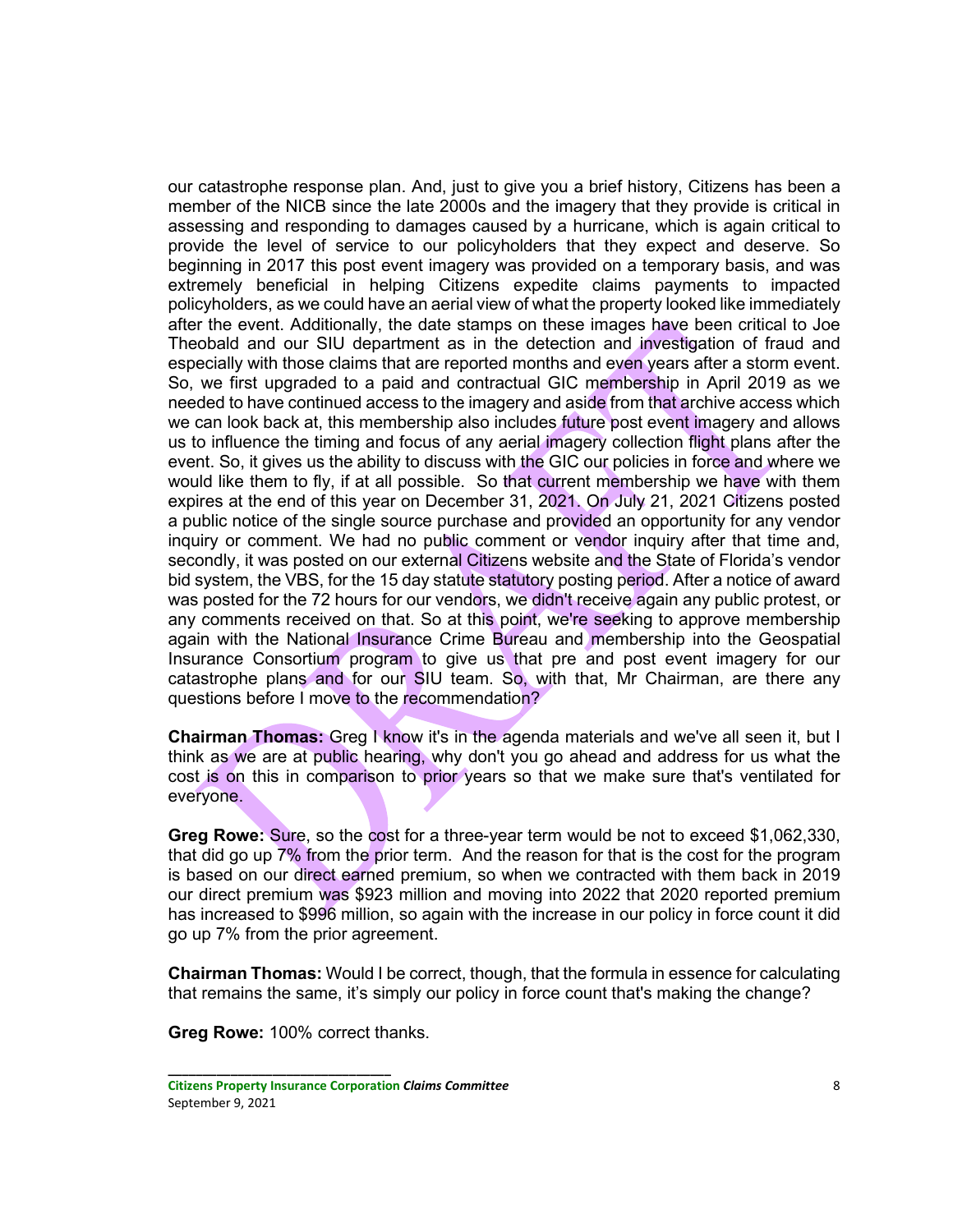**Chairman Thomas:** Any other questions for Greg before we asked him to read the recommendation?

**Governor Henderson:** Is this the only, the one we've been going with, are they pretty much the ones that do this or are there other vendors out there, that may be competitive? Is this incremental increases, I get it we have more policies, but I'm just curious as to whether we have looked everywhere and gotten all the bids possible?

**Greg Rowe:** Yes, there are others. The biggest differences are the flight plans typically have a cost associated with them. So, depending upon the flight path that we need them to fly, other vendors will charge based on the mileage. So it's not a flat rate that we would pay, it would be based on whatever flight plans we may have, so if we had let's just say three or four hurricane events, the cost would be much, much higher than this flat rate we're paying. The other thing which is beneficial to this membership is the GIC members include other users, such as FEMA and the Red Cross and so they typically get first dibs they have a priority status for flying these areas post event. So it gets us in there much quicker we get the imagery quicker, which again just impacts, the policy holders and allows us to strategize our CAT plan that much faster.

#### **Governor Henderson:** Okay, thank you.

**Jon Palmquist:** Can you provide a little bit more color around how it helps you strategize your CAT plan and how it benefits Citizens and the policyholders?

**Greg Rowe:** Sure. So again, after an event, before this aerial imagery existed, if an area was hit extremely hard, we wouldn't really understand what the severity of that damage was. So, if someone's house was just completely blown off the slab, we still had to send adjusters into those areas and a lot of times in those areas people cannot get in, the government will not allow people in immediately following an event. So what we've seen with some of these larger events is that when we have that post event imagery we may not necessarily even need to send an adjuster out because if we can look at a property and see, like I said that that house has been blown off the slab and it's completely gone, the first call to that policyholder maybe even before they file a claim is us reaching out to them, which we've seen happen and saying we have aerial imagery, unfortunately, your house is a total loss and we're going to be sending you a check for policy limits. And what it also allows us to do is if we have any Emergency Operations Centers that need to go in, it allows us to see where the hardest hit areas are and where do we need to strategize our workforce as they're able to move in. So again, I think that the biggest proponent of it is out of the gate helping us understand where to go and then the back end which is really critical too that as claims come in, after you know, a year to three years after the date of loss, we can go back and see what the damage was immediately following that hurricane, and we can zoom in on a property. So if someone says I have, you know, a total loss on my roof, and I want to attribute it back two years ago, Joe Theobald and his team from an

**Citizens Property Insurance Corporation** *Claims Committee* 9 September 9, 2021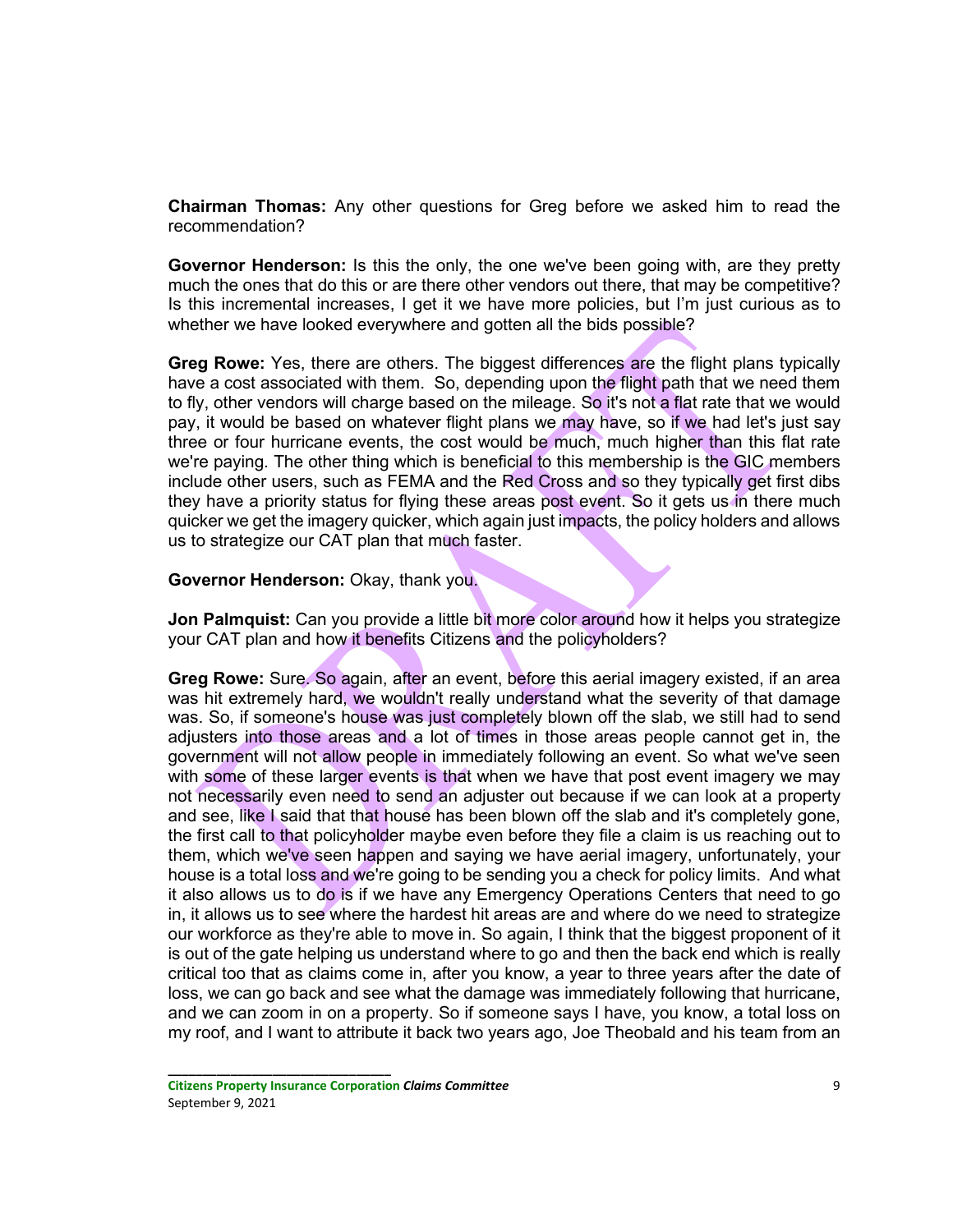SIU perspective can have access to those images and say we have imagery immediately following that event and the roof was fine and so if there's damage to the roof, now we need to look at that claim a little bit closer. So again, it helps us on the front end and helps us to turn fraud on the back end to have access to these images.

**Jay Adams:** Greg did an excellent job of explaining that. I'd like to put a little finer point on how it benefits the customer. So, during Hurricane Michael we had the GIC go out and they were able to fly the loss within 24 hours of the actual storm passing over the panhandle area. We then took that aerial imagery and we started at the beach for the hardest hit areas, and as Greg mentioned due to search and rescue of that area of the beaches were closed for probably seven to 10 days before adjusters, policyholders or anybody could get in. What we did is we assigned these properties to the Large Loss team to inspect using the aerial imagery. What we then did is any of them that there was nothing left on the lot but a slab , so one of the nice things about this GIC viewer is it shows you the before image on the left hand side of the screen and on the right hand side of the screen, it shows you the after image, so you can validate that there was a property there and then you can slide the image across and see that there's a concrete slab. What we did is then processed all of the Large Loss paperwork and claims handling investigative and information necessary. Then, we called in the claim, then contacted the policyholder and then what we told them was, we're going to send you a check for you know policy limits on your dwelling and we'll work with you on your contents, we will pay you the full policy limit on the additional living expense, where would you like to check sent? And that way, the policyholder did not have to go through any of that hassle or be concerned about what they were going to do. And the real benefit was these policyholders had the additional living expenses, so they could make arrangements of how they were going to survive, you know the coming days and weeks after the storm instead of waiting seven to 10 days for Citizens to get access to go look at that home. So, it's been a real game changer in the claims industry.

**Greg Rowe:** And even to go one more finer point and for the Committee members is that when we're able to do this and look at it in a remote standpoint, we don't incur the expense of an adjuster having to go out to that property down the road so that saves us money on the LAE portion of that loss.

**Jon Palmquist:** I was going to ask if you factored in any savings on this, but certainly the biggest benefit is the customer service and the ability to advance ALE payments or full pay loss payments if necessary. Excellent.

**Jay Adams:** Thank you.

**Jon Palmquist:** Thank you.

**\_\_\_\_\_\_\_\_\_\_\_\_\_\_\_\_\_\_\_\_\_\_\_\_\_\_\_\_\_\_\_\_**

**Chairman Thomas:** Okay, thank you anything else for Greg or staff on the Geospatial Insurance Consortium. If not Greg, do you have a recommendation to read for us?

**Citizens Property Insurance Corporation** *Claims Committee* 10 September 9, 2021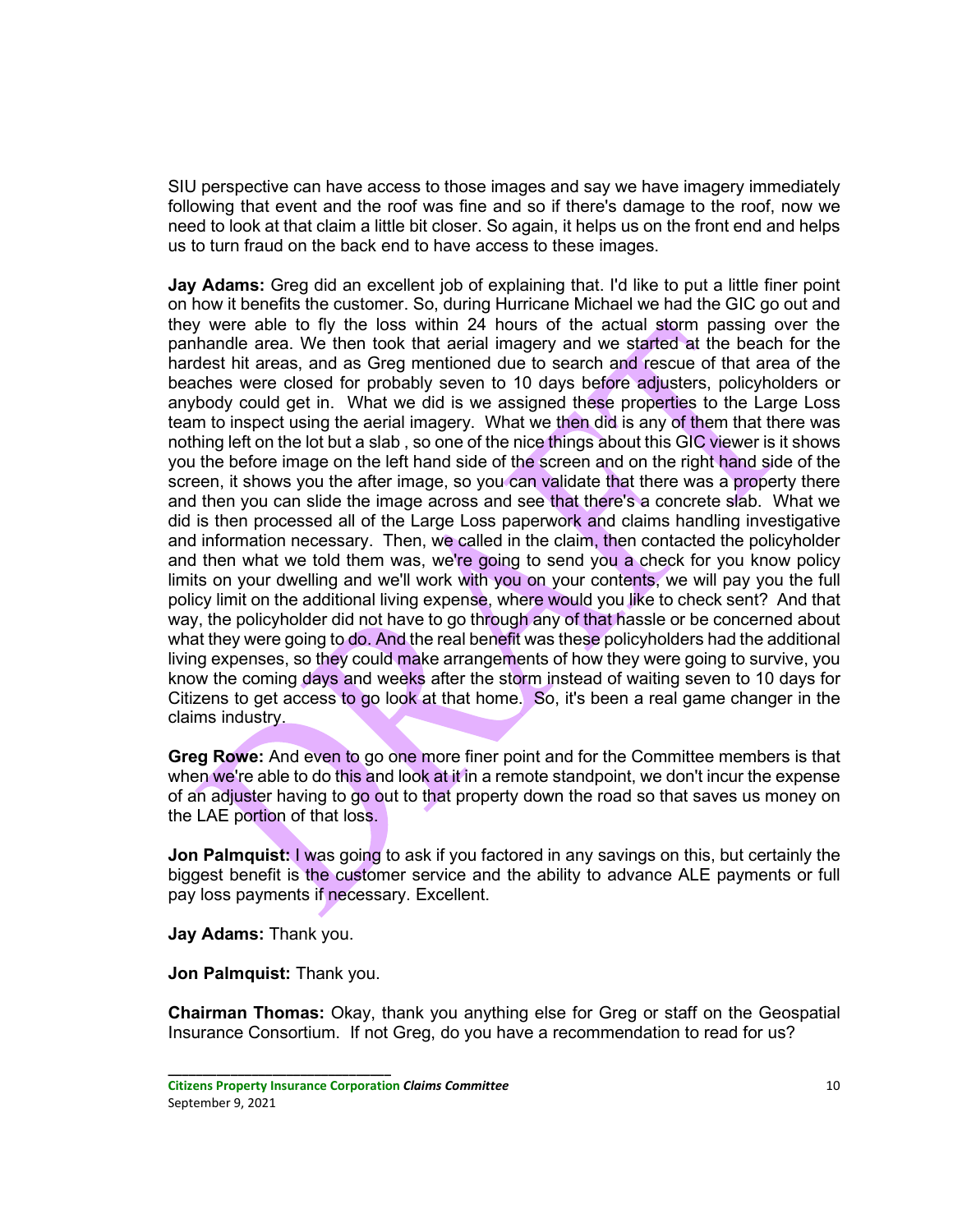**Greg Rowe:** Yes, Mr Chairman, thank you. Staff proposes that the Claims Committee review and, if approved, recommend the Board of Governors authorize the Geospatial Insurance Consortium Program membership agreement with the National Insurance Crime Bureau for a term of three years for an amount, not to exceed \$1,062,330 as set forth in this action item, and authorize staff to take any appropriate or necessary action consistent with this action item. Thank you.

**A motion was made by Governor Henderson and seconded Mr. Palmquist to approve and recommend Board approval of the Geospatial Insurance Consortium Program Membership Action Item. All were in favor. Motion carried.**

**Chairman Thomas:** That action item was approved to be presented to the Board at our next board meeting, is that correct?

# **Greg Rowe:** Yes.

**Chairman Thomas:** Just as you've seen, you know the Board takes a particular close look at some of these expenditures, so I would make sure, I know you will, but as you did today, be prepared as part of the presentation to explain the past good history we've had, the usefulness of the program, the alternatives to the extent they are there, and the cost issue. I think those will be the kinds of things that the Board as a whole will appreciate the benefit of.

## **7. Addendums**

**Chairman Thomas:** I've scrolled down and lost my agenda, but I think that was the last of our agenda items. We do have some information in the agenda materials noted as an addendum relating to some Recovery Cases of Interest and SIU. Jay, I don't know if we had any particular presentation or anyone wanted to address that, or if that's for your edification.

**Jay Adams:** That is just informational.

#### **8. New Business**

**Chairman Thomas:** Okay, well that should complete our agenda items and would move us into new business. I don't have any new business, but I certainly appreciate everyone's time. If anyone has anything you want to bring up that qualifies as new business or simple commentary, I'm happy to entertain it.

**Governor Henderson:** I would just like to ask if Elaina could provide any of that micro information related to the claims that you kind of mentioned earlier, if she can provide that to the Committee via email later after this meeting that would be helpful.

**Elaina Paskalakis:** Sure, I'd be happy to do so<sup>1</sup>.

**Citizens Property Insurance Corporation** *Claims Committee* 11 September 9, 2021